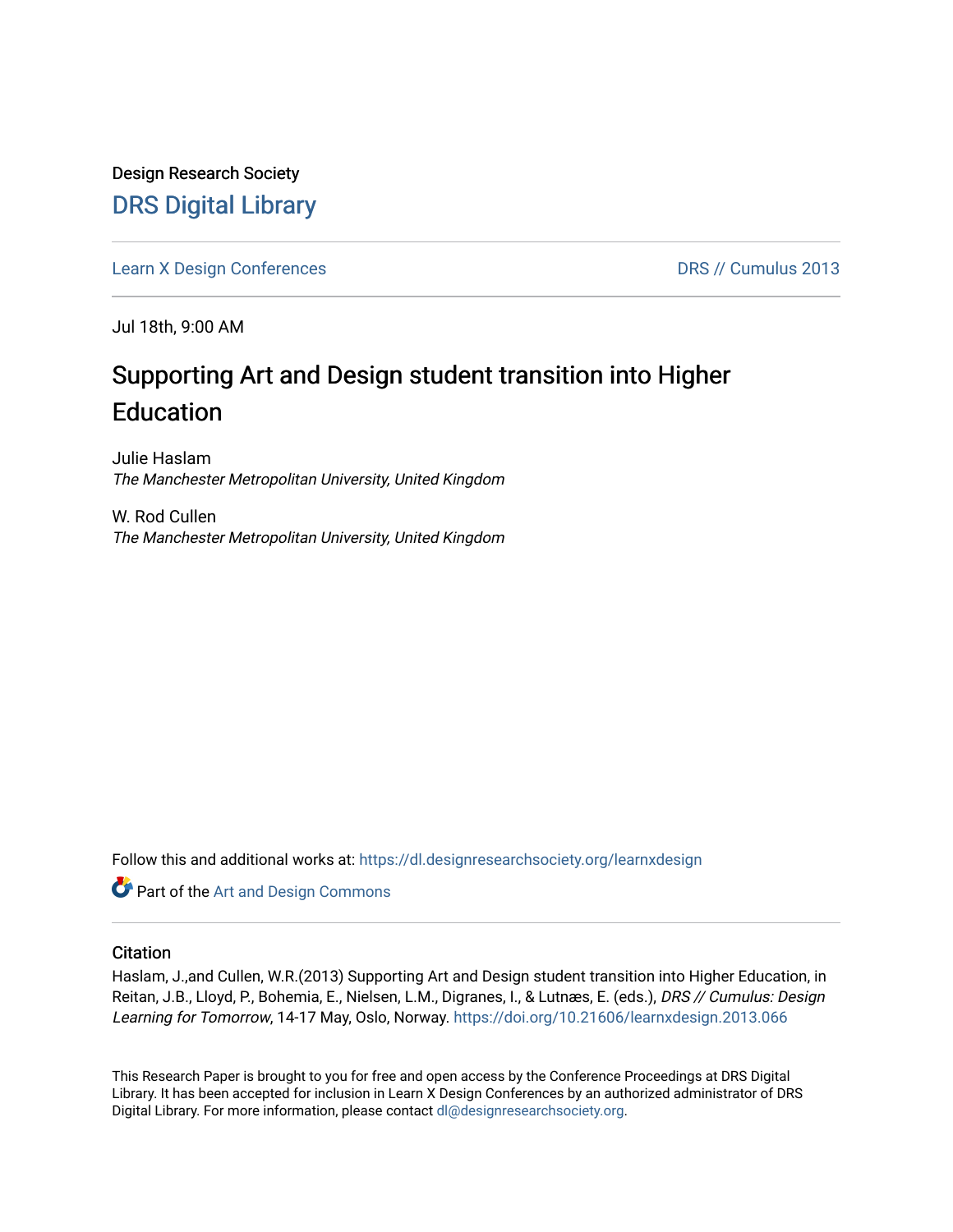DRS // CUMULUS 2013 2nd International Conference for Design Education Researchers Oslo, 14–17 May 2013



# **Supporting Art and Design student transition into Higher Education**

Julie HASLAM\* and W. Rod CULLEN The Manchester Metropolitan University, United Kingdom

> *Abstract: In 2007 the UK National Audit Office reported retention levels as an*  important factor in measuring university success. It also reported institutional *variations in withdrawal themes concluding that some differences were likely to relate to how well individual institutions were helping students to deal with the challenges of study in HE. As a great deal of research has found retention to be related to student satisfaction, and this in turn to be primarily dependent upon student preparedness and their expectations many institutions have focused on enhancing this area of the student experience. This paper raises awareness of the predominant role of emotions and social interactions in art and design pedagogy and describes the development and implementation of an online portal designed to support a cohort of students about to undertake a BA (Hons) Fashion Design and Technology programme. Support was designed to promote early induction and engagement and to assist in student's preparation, six weeks before arriving at university. The project followed the ADDIE development model and adopted a multi-phase sequential mixed methods research strategy. Evaluation of this project inter-mixed focus groups and semi-structured questionnaires over five key research phases targeted at appropriate stages of the ADDIE development model.*

*Keywords: Transition, Pre-entry, Retention, Withdrawal, Art and Design.* 

 $\overline{a}$ 

<sup>\*</sup> Corresponding author: Manchester Metropolitan University | UK | e-mail: j.haslam@mmu.ac.uk

Copyright © 2013. Copyright in each paper on this conference proceedings is the property of the author(s). Permission is granted to reproduce copies of these works for purposes relevant to the above conference, provided that the author(s), source and copyright notice are included on each copy. For other uses, including extended quotation, please contact the author(s).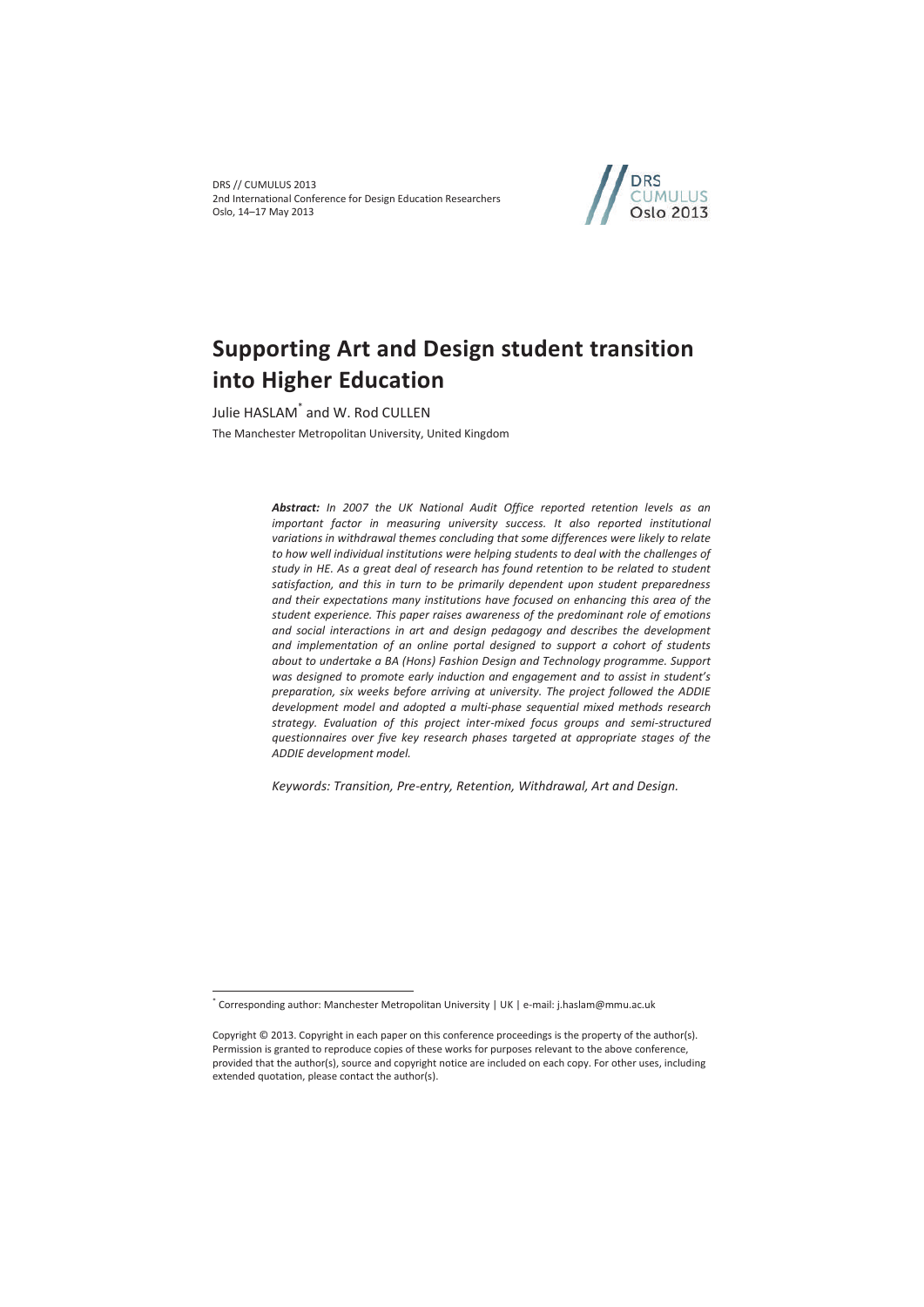# **Introduction and background**

Retention levels are an important factor in measuring success of UK Higher Education (HE) institutions. However, with one in five full time students reported as failing to complete their studies (National Audit Office 2007) improving retention is high on many institutional agendas.

Studies have found retention to be related to student satisfaction, and this in turn to be primarily dependent upon student preparedness and expectations of HE study (e.g. Charlton et al. 2006 Lowe and Cook 2003). A recurring theme in studies of student performance is that experiences in the first few weeks are vital in students' decisions to withdraw (e.g. Fitzgibbon and Prior 2003 Tinto 1988). However, it is generally recognised that the whole first year experience is crucial in determining persistence decisions (e.g. Yorke 2000 Fitzgibbon and Prior 2003 Johnson 1994). Consequently, universities have been encouraged to review their induction procedures to better support student transition to HE.

Research exploring student induction generally agrees that academic, social and personal adjustments are the most important factors determining successful progression through tertiary education (The Higher Education Academy 2006). Furthermore, it is widely recognised that induction should be thought of as an on-going process beginning when students first establish contact with an institution and continuing up until the end of the first year (e.g. Hamshire and Cullen 2010 Shock Absorber Project 2007).

At Manchester Metropolitan University (MMU) a Student Induction and Transition framework (SIT 2009) has been developed splitting the first year into three periods: Pre-entry and early transition; Welcome weeks / early induction period; Ongoing induction. This framework provides a structure for the development of induction processes.

During the 2008/09 academic year the BA (Hons) Fashion Design and Technology (FDT) programme in the Faculty of Art and Design identified several issues of concern including:

57% of 1st year students with attendance levels below 70%.

Overall programme retention rate of 79% (below the institutional requisite of 85%).

The biggest contribution to retention figures being level 4 students (first year undergraduate).

Typically the programme recruits students based on A-level or equivalent qualifications. The perception of the programme team was that students struggled with the transition from more formal teacher centred learning they are familiar with, at Alevel, to teaching approaches that demand high levels of self-direction and personal motivation. Consequently, the decision was taken to develop new induction procedures for the programme, based on the SIT (2009) framework.

This paper describes and evaluates the implementation and development of an online portal for the FDT programme targeting the core issues identified above, during the pre-entry and early transitional period of induction.

# **Development approach and research methodology**

The project followed the ADDIE development model, a five-stage instructional design process for courses and educational programmes (Peterson 2003). A multi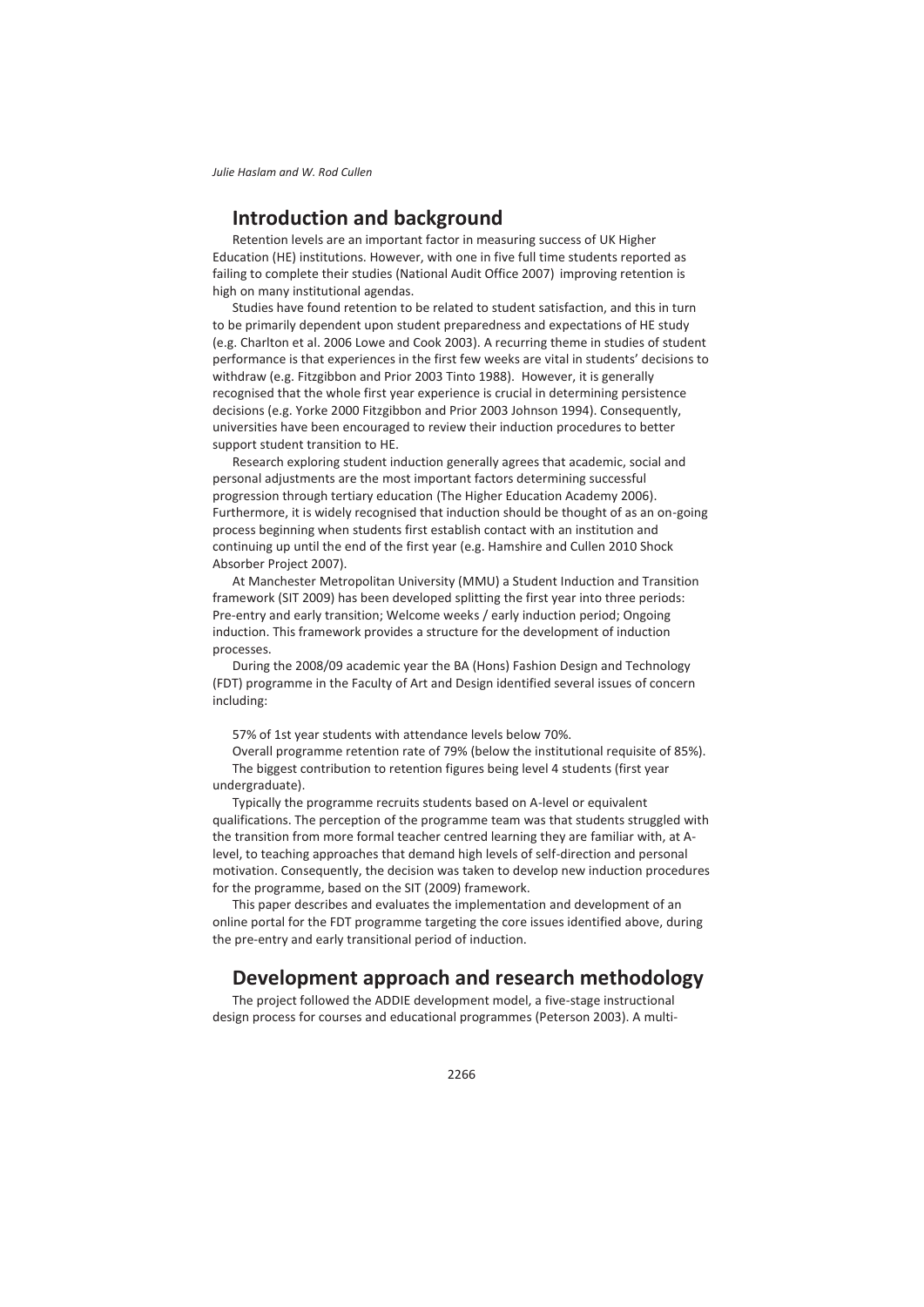phase sequential mixed methods research strategy was used to undertake evaluative research through the development process.

The approach combined multiple data collection methods with different weaknesses but complementary strengths, providing convergent and divergent evidence relating to the study (Johnson and Turner 2003). A focus group (video recorded semi-structured group interviews) and semi-structured questionnaires (intramixing both open and closed question types) were inter-mixed in five key phases at appropriate stages of the ADDIE model. Where appropriate, purposeful samples of users and none users of the portal were used. An overview of activities is provided in Table 1.

Ethical approval was received from the Faculty research ethics committee. Students' participation in all aspects of the study was voluntary and those participating in the focus group signed consent forms.

# **Analysis of data**

The focus group (Phase 1) was transcribed into text and subjected to thematic analysis. A nomothetic approach was used to identify 'key areas' or 'themes' in the participants' transition experience. A constructivist viewpoint was adopted in order to "step beyond the known and enter into the world of participants to see the world from their perspective" (Corbin and Strauss 2008, 16).

Open questions in the online surveys (phase 2-5) were collated; basic descriptive statistics were calculated and then used to generate appropriate tables and histograms.

Closed questions in the online surveys (phase 2-5) were subject to thematic analysis following the same approach as for the focus group transcripts.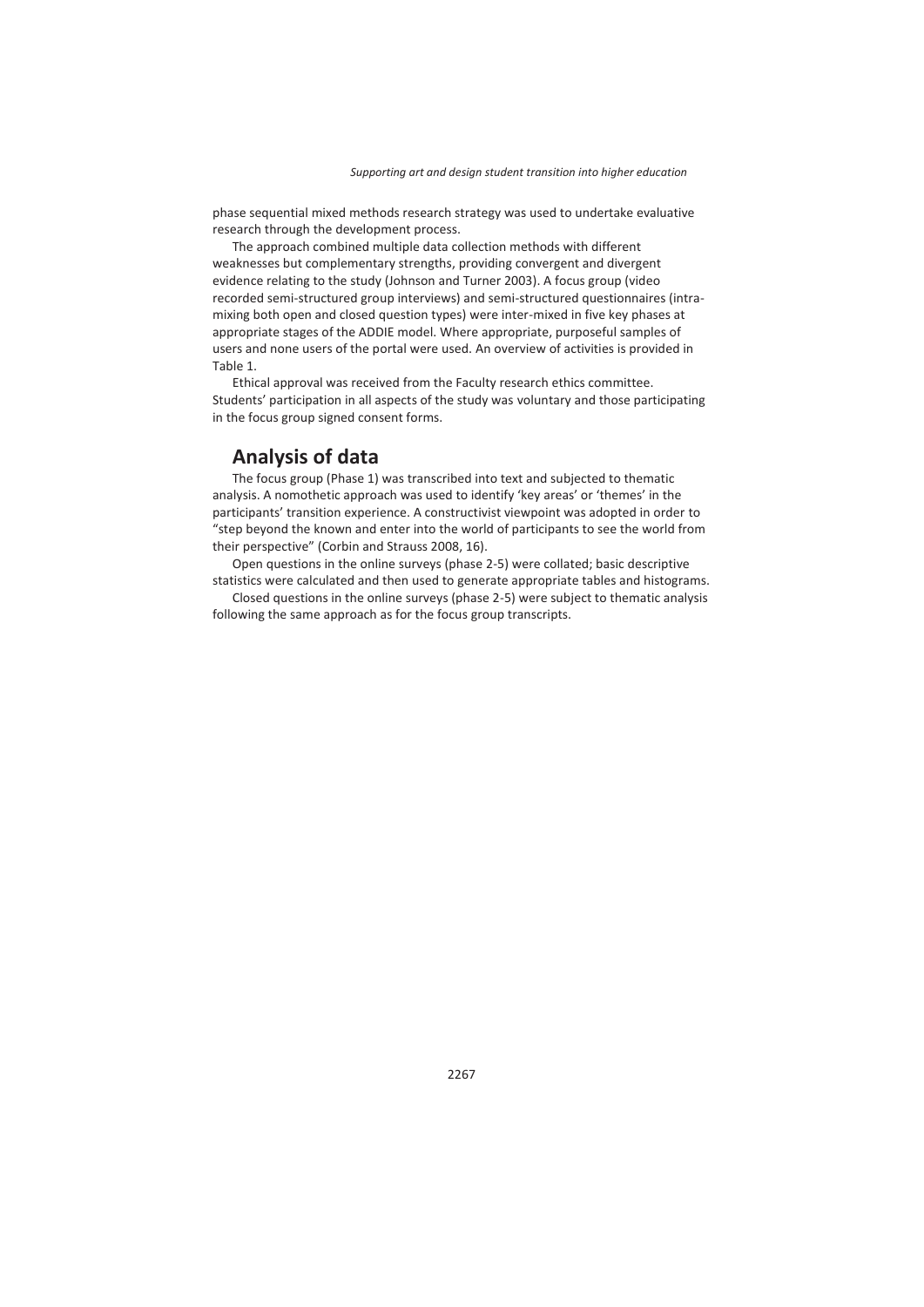*Julie Haslam and W. Rod Cullen* 

| Dates                     | ADDIE stage activities                   | <b>Research activities</b>                          |  |  |
|---------------------------|------------------------------------------|-----------------------------------------------------|--|--|
| 6 <sup>th</sup> May       | Analysis                                 | Two separate phases were involved                   |  |  |
| 2009                      | Gathering of information and             | in analysis stage.                                  |  |  |
|                           | requirements to inform development       | Phase 1. Qualitative research.                      |  |  |
|                           | of the online portal                     | <b>Exploration of transitional</b>                  |  |  |
|                           |                                          | experiences.                                        |  |  |
|                           |                                          | Use of small focus group with five                  |  |  |
|                           |                                          | 2008/2009 level 5 FDT students.                     |  |  |
| $6th$ July                |                                          | Phase 2. Quantitative and qualitative               |  |  |
| 2009                      |                                          | research. Use of an online                          |  |  |
|                           |                                          | questionnaire to investigate pre-                   |  |  |
|                           |                                          | entry concerns and individual needs                 |  |  |
|                           |                                          | (based on outcomes from Phase 1).                   |  |  |
|                           |                                          | Completed by 75% of incoming                        |  |  |
|                           |                                          | (2009/10) FDT students.                             |  |  |
| May-July                  | Design                                   | Formative evaluation of phase 1 & 2                 |  |  |
| 2009                      | Portal design based and informed by      | undertaken.                                         |  |  |
|                           | requirements identified through          |                                                     |  |  |
|                           | analysis of Phase 1 and Phase 2.         |                                                     |  |  |
| July-August               | Development                              |                                                     |  |  |
| 2009                      | Portal built using Adobe GoLive.         |                                                     |  |  |
| 24 <sup>th</sup> August   | Implementation                           | Use of the portal (including forum)                 |  |  |
| 2009                      | Portal accessible to students four       | was monitored throughout.                           |  |  |
|                           | weeks before the start of term.          | First use of the portal took place 26 <sup>th</sup> |  |  |
|                           | Invitation to portal sent via letter and | August 2009.                                        |  |  |
|                           | students home email.                     |                                                     |  |  |
| $6th$ October             |                                          | Phase 3. Quantitative and qualitative               |  |  |
| (2 weeks into             |                                          | research. Use of an online                          |  |  |
| study)                    |                                          | questionnaire to explore student's                  |  |  |
|                           |                                          | early experiences of the course and                 |  |  |
|                           |                                          | portal. 67% of the new (2009/10)                    |  |  |
|                           |                                          | FDT students responded.                             |  |  |
| $6th$ November            |                                          | Phase 4. Quantitative and qualitative               |  |  |
| (6 weeks in)              |                                          | research. Use of an online                          |  |  |
|                           |                                          | questionnaire to explore student's                  |  |  |
|                           |                                          | on-going experiences of the course                  |  |  |
|                           |                                          | and portal. 84% of the new                          |  |  |
|                           |                                          | (2009/10) FDT students responded.                   |  |  |
| 15 <sup>th</sup> December | Evaluation                               | Phase 5. Quantitative and qualitative               |  |  |
| 2009 (final               | Full summative evaluation draws on       | questionnaire. Use of an online                     |  |  |
| week of the 1st           | results of all of research phases (1-5). | questionnaire to determine student's                |  |  |
| academic                  |                                          | overall induction experience of users               |  |  |
| term)                     |                                          | and non-users of the portal. 51% of                 |  |  |
|                           |                                          | the new (2009/10) FDT students                      |  |  |
|                           |                                          | responded.                                          |  |  |

*Table 2. Overview of the development process and related research activities*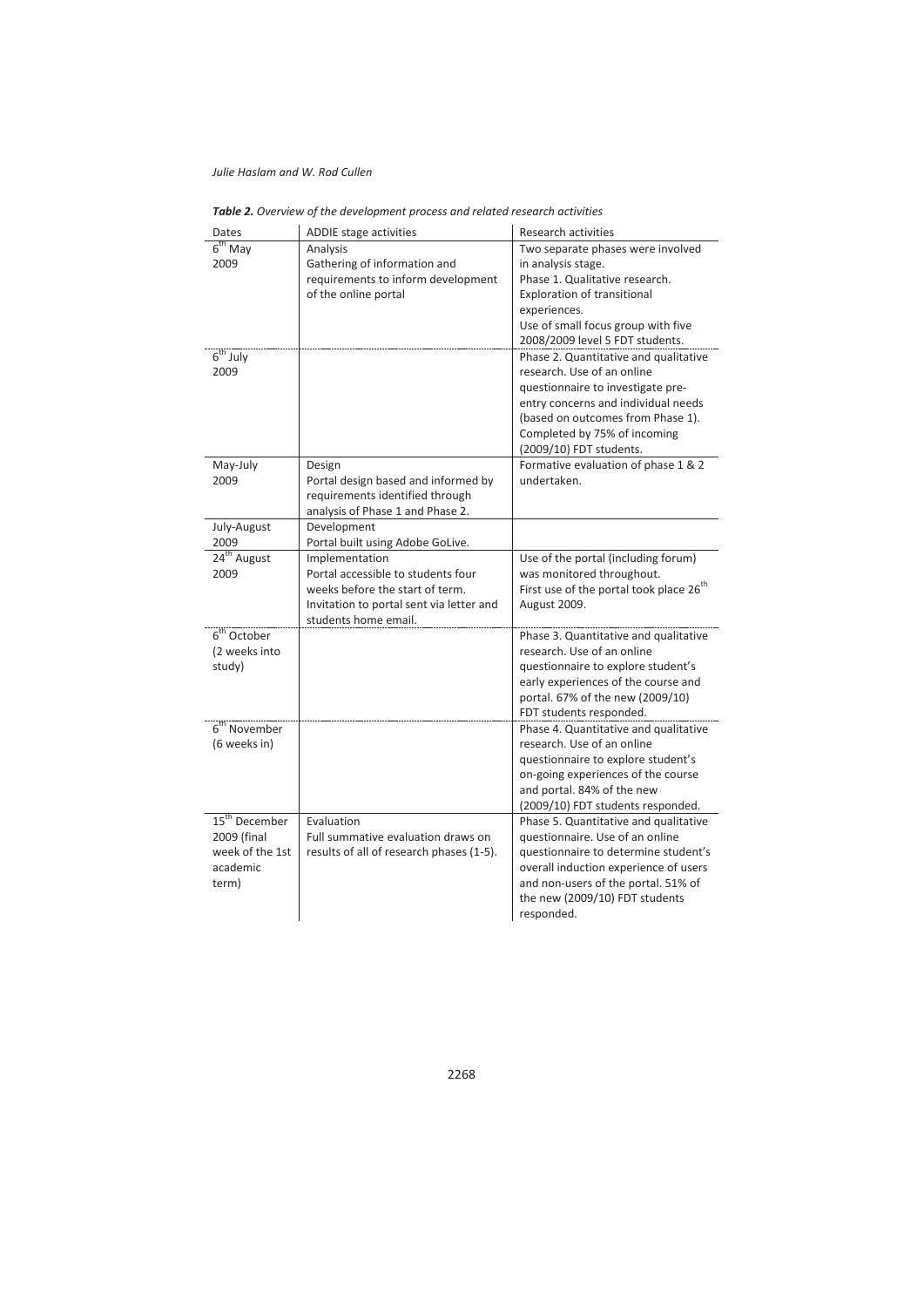# **Phase 1 and 2: results and design implications**

Analysis of the phase 1 focus group and phase 2 questionnaires identified seven key issues with design implications for the proposed FDT portal. These are outlined and discussed below.

### *Issue 1*

Participants in the focus groups (level 5 students) suggested that students often felt isolated at the start of their Higher Education experience:

The first year is really hard I think to deal with like being away from home and with these people you don't know and stuff. I found it really lonely. Student 5

Such feelings of isolation have been associated with the emotional complexity of the transition to HE (Shock Absorber 2007). Interestingly, the experience of the level 5 students is slightly at odds with incoming (level 4) students who provided mainly positive emotional responses (e.g. excited and raring to go) and low levels of anxiety and stress (Figure 81). This suggests the incoming students have some difficulty in envisaging the emotionally transformative experience (Austerlitz 2008) they are about to undertake.



*Figure 81. Phase 2 Survey Q1: Incoming (level 4) student's feelings about coming to university* 

DESIGN IMPLICATIONS. THE PORTAL SHOULD:

- Provide provision of support in order to buffer the emotional experience of transition to HE study.
- Provide support for social transition into HE.

### *Issue 2*

The focus group participants suggested providing prospective students with the opportunity to meet and get to know peers and current students before starting the course:

It would help to know that other people have got the same worries as you. You're not the only one freaking out that you're going to be the only one living in Halls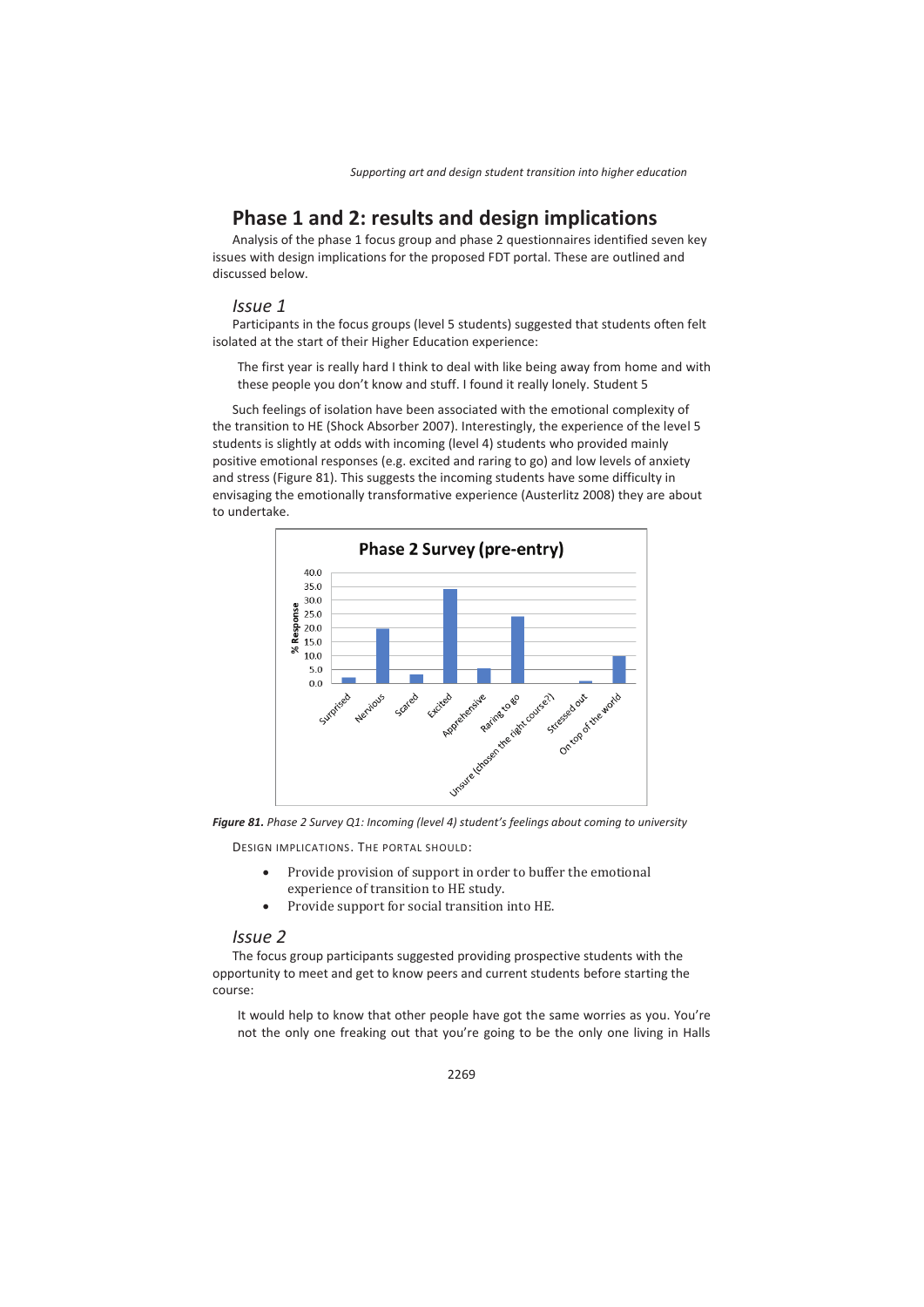and stuff like that. It would help you to know that there are other people who are going through the same. Student 4

In addition, 79 % of prospective students who responded to the phase 2 questionnaire acknowledged they would value the opportunity to meet and make friends with others in their cohort before starting on the course.

DESIGN IMPLICATIONS. THE PORTAL SHOULD:

- **Enable the development of peer support networks before the start of** the course.
- Deploy a third year student to act as mentor within an online forum in the portal.
- Provide an opportunity to meet with other new students before arriving at university.

### *Issue 3*

The focus group discussions on preparing for university centred on practicalities of living away from home (e.g. accommodation and buying pots and pans) rather than any anticipated differences in the teaching, learning and assessment:

I just bought saucepans…and bed sheets I didn't do anything else. Student 5 I just came. You had your break and you had to find somewhere to live so that was the main thing. Student 2

80% of the incoming students reported concerns that can be categorized into **Finance/lack of money**, Living away from home/homesickness, **Study load**, Anxiety, Low self esteem and **Making friends**. Interestingly, similar issues (in bold above) were found by Yorke (2000) and the NAO report (2007).

The focus group also felt that a portal environment could enable prospective students to find answers to basic questions and address concerns by talking to other new students:

I think it's a really good idea [the proposed portal]. I would've liked to have had someone to talk to first beforehand. I'd want to see where they were staying and like what they thought. Student 1

DESIGN IMPLICATIONS. THE PORTAL SHOULD:

- Provide easily accessible advice on practicalities of living and working away from home.
- Deploy a third year student to act as mentor within an online forum in the portal.
- Provide an opportunity to meet with other new students before arriving at university.

### *Issue 4*

Some focus group participants seemed to lack confidence and expressed surprise that they have been given a place on the course. This appears to originate from misinformation provided by advisers during application: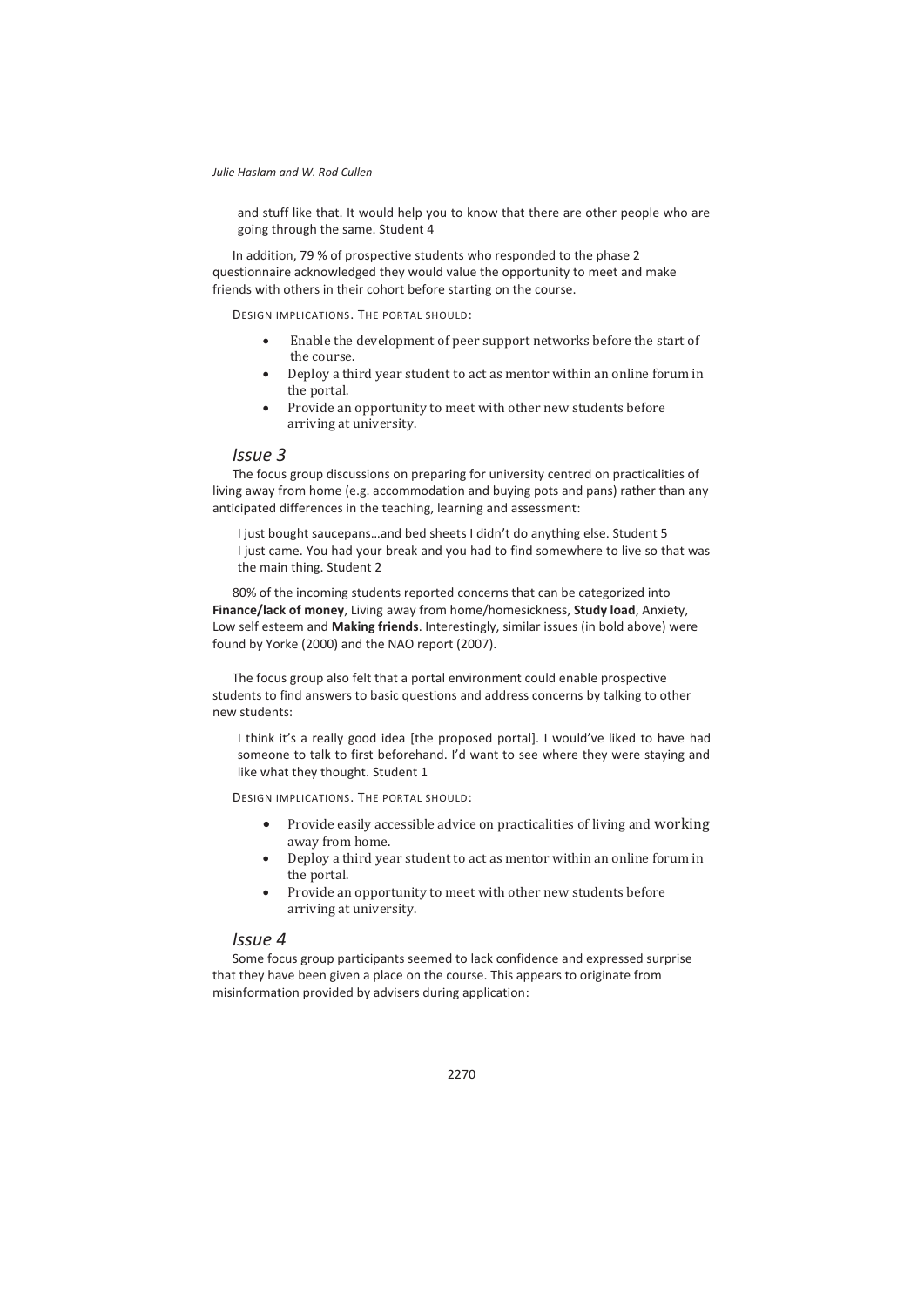They [our teachers] said you can't get in [to MMU] it's too hard and only people from Manchester and really good students get on the course. They just said there's no point [in applying] basically. Student 2

The incoming students surveyed did not appear to be lacking in confidence with 94% reporting being excited and 65% that they were raring to go. Although about half also reported feeling nervous the majority were clearly enthusiastic at the prospect of coming to university.

DESIGN IMPLICATIONS. THE PORTAL SHOULD:

- Provide a welcoming and encouraging environment and seek to build upon student's confidence and self-worth.
- Utilise and capitalise on the high levels of enthusiasm that students feel on first arriving at university.

### *Issue 5*

The focus group also revealed some confusion with the pedagogic nature of art and design study where "many 'right' answers may exist" (Austerlitz et al. 2008, 127):

Tutors must communicate with each other much more so you're not telling us [the students] two different things and be more clear don't presume we [the students] understand anything - break-it-down. Student 5

This highlights, to some extent, a mismatch between student's expectations and the realities of studying in HE. Unlike other subjects with more inherent solidity and certainty, the ambiguous nature of Art and Design, where learning activities are often open to suggestion and interpretation, can bring about feelings of uncertainty and anxiety for students (Ewings 2008). As expectations are known to impact on students' adjustment to university (Jackson et al. 2000) it is important to manage these.

DESIGN IMPLICATIONS. THE PORTAL SHOULD:

- Provide opportunities for students to adjust their expectations of studying Art and Design before coming to university.
- Prepare students for the realities of HE teaching, learning and assessment.

### *Issue 6*

Participants in the focus group were unprepared for the level of autonomy and selfdirection expected of them:

You need to be prepared…not for anything to be spoon fed to you like it was in college or on foundation... they [the tutors] don't just hand out to you. You have to go to the library and look on the Internet for books that they've recommended to you and you have to go and get them books yourself… It's you're an adult now you kind of expected to do everything for yourself. Student 3

Furthermore, focus group participants felt that communication with current students about their academic experience would be useful in providing an insight into the work and level of the course:

You [portal designer] could definitely put some work on there so you [the student] can kind of see what you're going to be doing. Student 4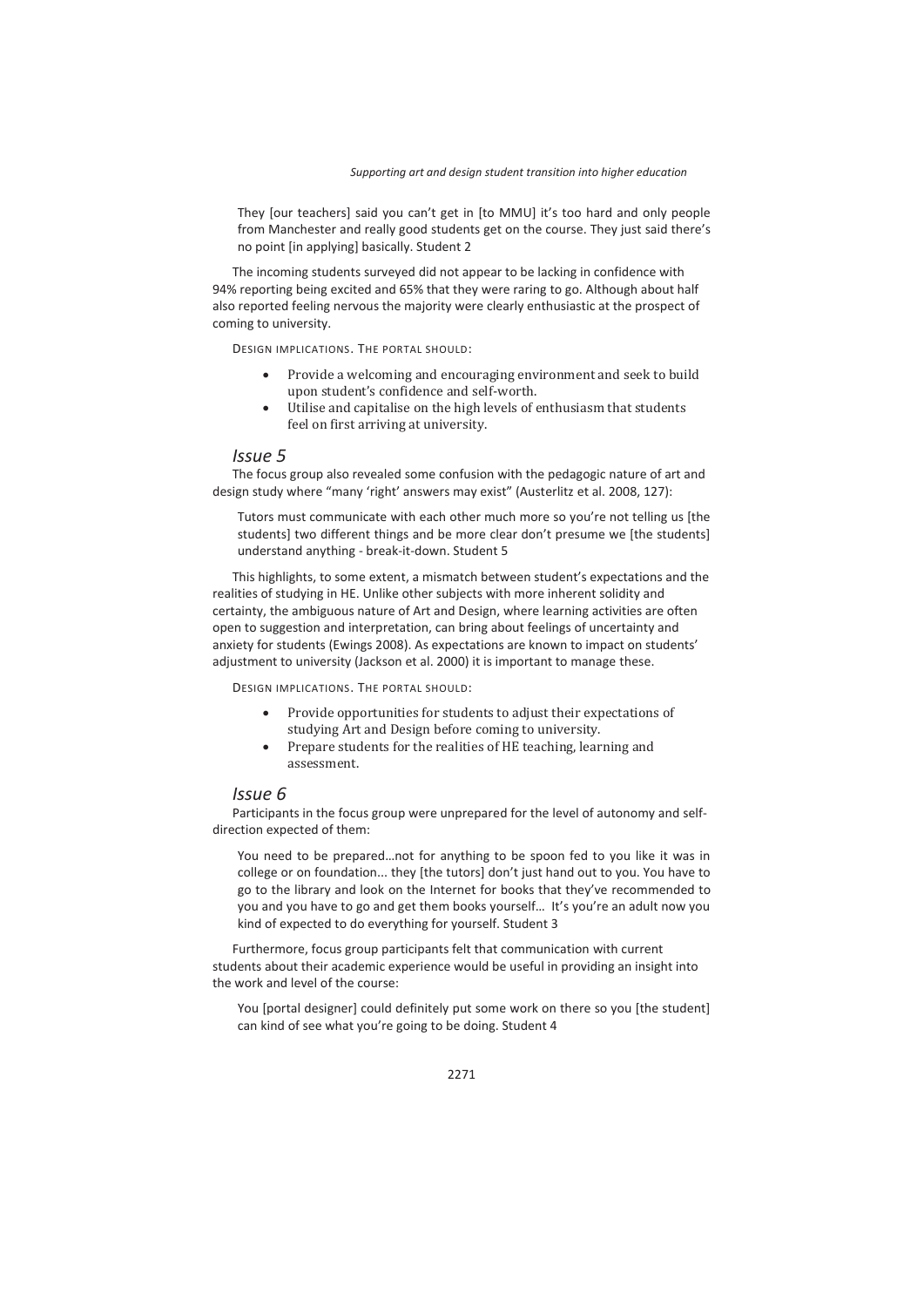DESIGN IMPLICATIONS. THE PORTAL SHOULD:

- $\bullet$  Set learning, teaching and assessment expectations and explain how academics skills will be developed during the course.
- Provide real examples of learning activities and work.
- Deploy a third year student to act as mentor within the portal.

### *Issue 7*

Some difficult early experiences had led to low morale in focus group participants and general cohort. This had impacted negatively on some students' engagement with the course and ultimately some withdrew simply because they had become personally unhappy:

There was a lot of negativity in our course in the first year. I think a lot of people have kind of brought each other down and I think that's why so many people end up quitting or not coming in. Student 4

This could be linked to feelings of isolation identified in *Issue 1* as there is an emotional element to issues of morale.

The focus group subsequently explored the some times mixed emotional aspects of engagement with tutors. The group felt it would ease future students' anxiety if they got to know programme tutors a little before arriving at university via the proposed portal:

…so that you [the student] recognise people and you kind of know what they're [members of staff] like and kind of feel more relaxed when they walk into the room. Student 3

Austerlitz (2007) showed that tutor/student relations can significantly impact upon students' motivation and feelings of self-worth and it would seem appropriate to facilitate effective tutor/students relationships as early as possible.

DESIGN IMPLICATIONS. THE PORTAL SHOULD:

- Enable peer support networks to develop quickly.
- Enable students to find out about and engage with key members of the programme team before coming to university.
- Provide a quick and easy way for students to communicate directly with the level 4-year tutor.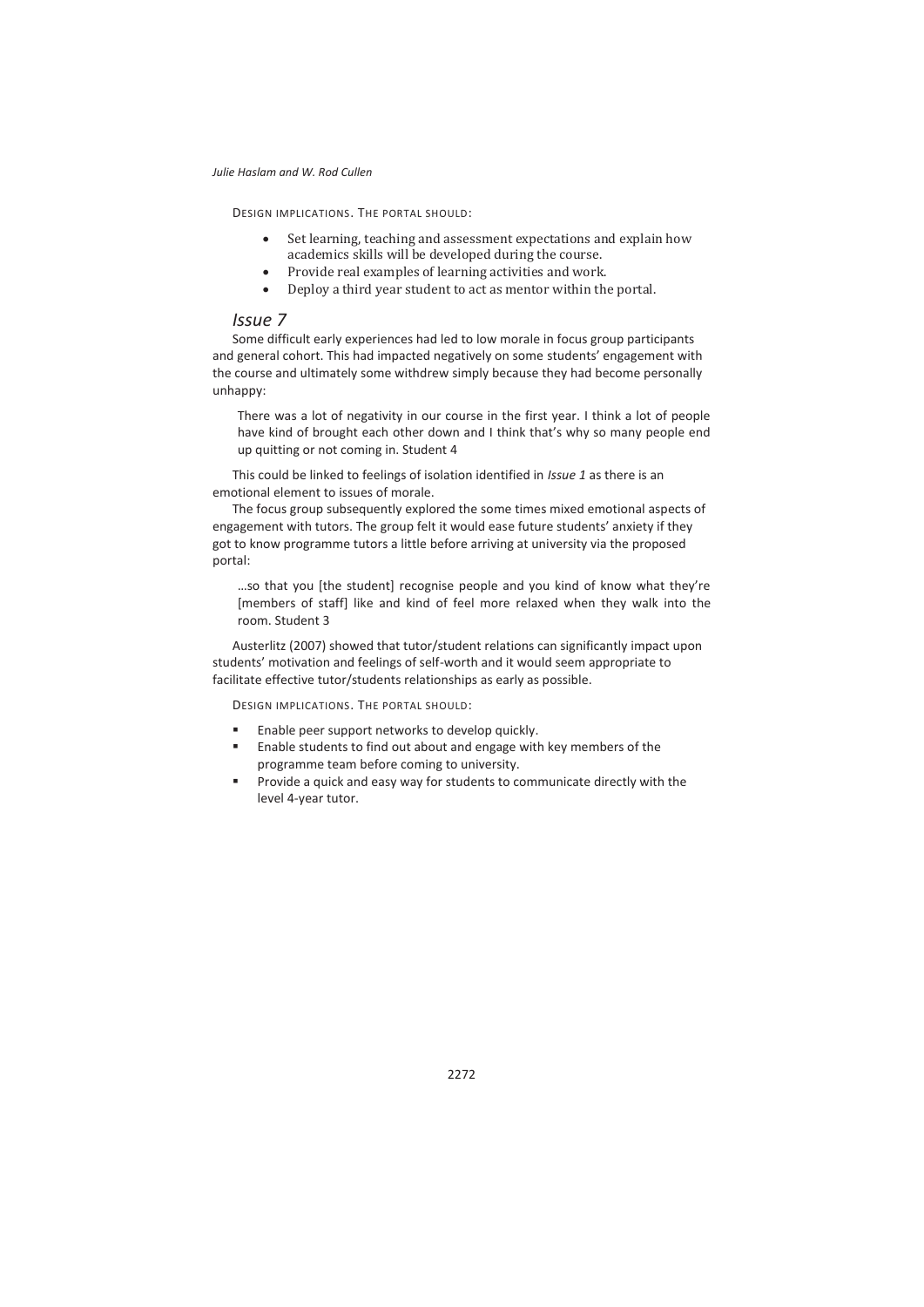# **Design of the portal**

The site map (Figure 2) is a schematic representation of the portal design based on the requirements identified in phase 1 & 2. The inner circle represents the portal itself and extending beyond - the provision of all the preparatory and support resources, with URL links and individual Internet addresses. A screen shot of the FDT portal homepage can be seen in Figure 3.



**Figure 82** Site map illustrating layout of the FDT portal and URL links directing students to support resources.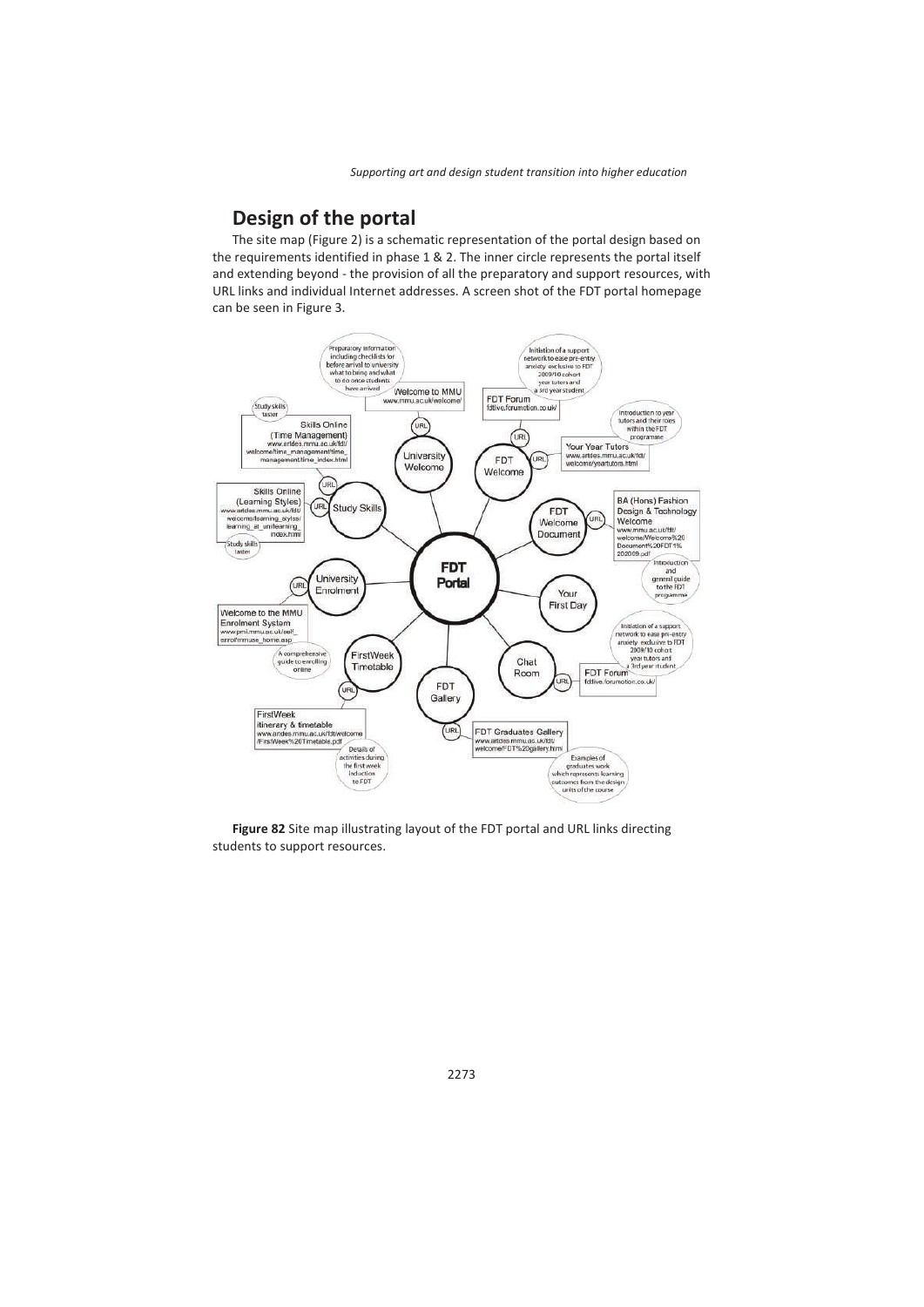#### University Welcome

The University has a welcome website with<br>useful information such as advice about<br>what to bring, what happens when you<br>arrive and important dates:

http://www.mmu.ac.uk/welcome

#### **Skills Online**

Once you arrive at uni you will be able to<br>access MMU's oritive attain yaith gracking model This will support you in developing the<br>measury skills you mead to study and the property proposes accessfully at this level. It i

To help with your preparation for study at<br>university - the following links will give yo<br>a taste of the study skills resource:



**Learning Styles** What type of learner are<br>you? What motivates you?

#### **University Enrolment**

This portal is for online socialising and<br>support and is NOT part of your official<br>University enrolment. Click on the link<br>below to find out how to enrol online: **Liniversity's online enrolment system** 



## Welcome

#### all new Fashion Design and Technology students

This online facility has been produced to help in your preparation for university. Please follow the links which will introduce you to aspects of university life the chat room will enable you to meet your new peers before you arrive so be sure to log in to say<br>hello!



To view your FirstWeek itinerary &<br>timetable click on the link below:

**FIRSTWEEK** This is the first two pages of an<br>information pack you will receive<br>when you arrive.

#### **EDT Welcome**

Get your questions answered and meet<br>your future classmates in the FDT forum

This is a great chance to find out more his is a great chance to find out more<br>bout your future year group and make<br>iends before you arrive. It is a good<br>iea to add a photo to your profile so you<br>ill be recognised when you get here.

Ask the student forum mentor about their Ask the student forum memor about the stream of the stream of the stream of the stream of the stream of the stream of the stream of the stream of the stream of the stream of the stream of the stream of the stream of the st

Click hare to enter the chat room

#### **Before You Arrive**

The chat room is a good place to get<br>your questions answered before you<br>arrive.

Another good place to get information on<br>the course is the FDT student welcome<br>booklet which we ask you to print out<br>and read before arriving.

Welcome Document

#### Your First Day

When you arrive on Monday 21st From you will continue your<br>induction into the course and the<br>induction into the course and the<br>University. Please meet in room 62 (this<br>space use to be a college gym!) Hollings<br>campus at 10:00 am.

Here you will receive the information you need at this stage:

#### **FDT Gallery**

Take the opportunity to look at our 2009<br>graduates work by clicking the link to th<br>gallery:

**FDT Gallery** 

### *Figure 83 The FDT portal homepage*

The portal was built using Adobe GoLive, Hyper Text Markup Language (HTML) editor and web site management application from Adobe Systems and hosted on the MMU Art and Design Internet Server, where students could access the support without being formally enrolled on the course.

# **Phase 3 and 4: formative evaluation of the student transition and FDT portal**

### *Developing peer support networks*

Both the phase 3 and 4 surveys indicate that the majority of students had begun to develop academic and social peer support networks. Within the first two weeks of study, the majority (83%) of the students had made friends, which they could talk to about course study problems (Table 2, Phase 3, Q1). While 70% had already made friends that they could talk to about personal problems (Table 2, Phase 3, Q1). After 6 weeks 82% had friends on the course to help them in times of stress (Table 2, Phase 4, Q7). These findings are very positive as it is widely suggested that being part of such networks enhances the first year experience (e.g. York and Longden, 2008).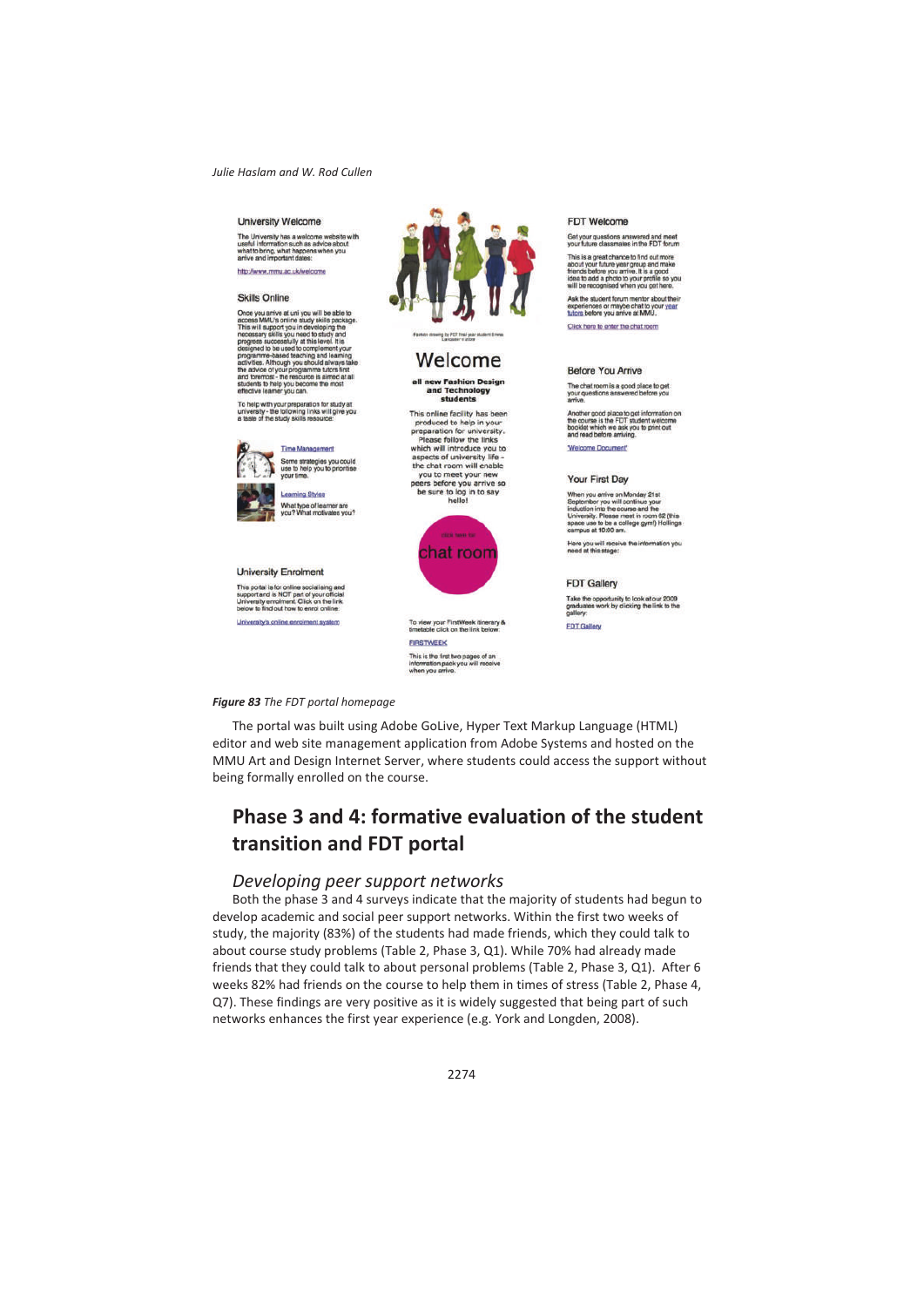### *Table 3. Phase 3 & 4 survey results*

| $\overline{1}$ has 3 survey four October 2003). Hansition to University. How is it for you: N=30 for 70 |          |          |          |                 |                 |  |  |
|---------------------------------------------------------------------------------------------------------|----------|----------|----------|-----------------|-----------------|--|--|
| Question                                                                                                | Strongly | Agree    | Neither  | Disagree        | Strongly        |  |  |
|                                                                                                         | Agree    |          |          |                 | <b>Disagree</b> |  |  |
| Q1. I now have friends on the course that I                                                             | 14 (46%) | 11 (37%) | 5(17%)   | $0(0\%)$        | $0(0\%)$        |  |  |
| can talk to about course study problems                                                                 |          |          |          |                 |                 |  |  |
| Q2. I already have friends on the course                                                                | 10 (33%) | 11 (37%) | 6(20%)   | 3(10%)          | $0(0\%)$        |  |  |
| that I can talk to about personal problems                                                              |          |          |          |                 |                 |  |  |
| Q3. Meeting the year tutor within the                                                                   | 11 (37%) | 12 (40%) | 6(20%)   | 1(3%)           | $0(0\%)$        |  |  |
| portal before arriving at university made                                                               |          |          |          |                 |                 |  |  |
| the first day less daunting.                                                                            |          |          |          |                 |                 |  |  |
| Q4. I feel I can ask tutors questions when                                                              | 8 (27%)  | 18 (60%) | 3(10%)   | 1(3%)           | $0(0\%)$        |  |  |
| I'm stuck                                                                                               |          |          |          |                 |                 |  |  |
| Q5. Visiting links on the FDT portal help me                                                            | 6(20%)   | 18 (60%) | 5(17%)   | 1(3%)           | $0(0\%)$        |  |  |
| to understand the course better                                                                         |          |          |          |                 |                 |  |  |
| Q6. I'm finding the work much harder than                                                               | 1(3%)    | 4(13%)   | 8(27%)   | 13 (43%)        | 4 (13%)         |  |  |
| expected                                                                                                |          |          |          |                 |                 |  |  |
| Q7. I am enjoying new and interesting ways                                                              | 8(27%)   | 16 (53%) | 5(17%)   | 1(3%)           | $0(0\%)$        |  |  |
| to work                                                                                                 |          |          |          |                 |                 |  |  |
| Q8. During study tasks I feel happy to work                                                             | 12 (40%) | 16 (53%) | 2(7%)    | $0(0\%)$        | $0(0\%)$        |  |  |
| on my own                                                                                               |          |          |          |                 |                 |  |  |
| Q9. Starting at university was a very                                                                   | 3(10%)   | 4(13%)   | 10 (33%) | 8(27%)          | 5(17%)          |  |  |
| emotional time for me                                                                                   |          |          |          |                 |                 |  |  |
| Q10. With hindsight I wish I had used the                                                               | 2(7%)    | 9(30%)   | 7(23%)   | 11 (37%)        | 1(3%)           |  |  |
| FDT portal more to prepare for university                                                               |          |          |          |                 |                 |  |  |
| Phase 4 survey: Adjusting to University: how are you finding it six weeks in? N=38 (84%)                |          |          |          |                 |                 |  |  |
| Question                                                                                                | Strongly | Agree    | Neither  | <b>Disagree</b> | Strongly        |  |  |
|                                                                                                         | Agree    |          |          |                 | Disagree        |  |  |
| Q2. Our workload is much more than                                                                      | 8(21%)   | 19 (50%) | 7(18%)   | 4 (11%)         | $0(0\%)$        |  |  |
| expected                                                                                                |          |          |          |                 |                 |  |  |
| Q3. The course is exactly what I expected                                                               | 2(5%)    | 8(21%)   | 24 (63%) | 4(11%)          | $0(0\%)$        |  |  |
| Q4. I am concerned about my time                                                                        | 7(21%)   | 18 (47%) | 10 (26%) | 3(8%)           | $0(0\%)$        |  |  |
| management                                                                                              |          |          |          |                 |                 |  |  |
| Q5. I thought we would get more help from                                                               | 5(13%)   | 21 (55%) | 6(16%)   | 6(16%)          | $0(0\%)$        |  |  |
| tutors                                                                                                  |          |          |          |                 |                 |  |  |
| Q6. Lack of money is a real problem                                                                     | 20 (53%) | 12 (32%) | 3(8%)    | 3(8%)           | $0(0\%)$        |  |  |
| Q7. Course friends help me in times of                                                                  | 11 (29%) | 20 (53%) | 4(11%)   | 3(8%)           | $0(0\%)$        |  |  |
| stress                                                                                                  |          |          |          |                 |                 |  |  |
| Q8. I am enjoying the challenge of                                                                      | 5(13%)   | 22 (58%) | 11 (29%) | $0(0\%)$        | $0(0\%)$        |  |  |
| university study                                                                                        |          |          |          |                 |                 |  |  |

Phase 3 survey (6th October 2009): Transition to University: how is it for you? N=30 (67%)

# *Role of the portal in developing peer support networks*

The extent to which the FDT portal facilitated students making friends is unclear. The portal went live on August  $24<sup>th</sup>$  2009 and several students had registered and used it as early as August  $26<sup>th</sup>$  2009, illustrating early signs of enthusiasm. By the start of term (21st September 2009) 47% of students had registered, but only 28% of members had uploaded posts to the forum. These figures may not give a true indication of the engagement with the forum; a more detailed analysis showed viewings to be more extensive. For example a single topic entitled: What would you like to do during induction week? received a total of 319 views and 53 separate posts. This indicates that more students were reading (and re-reading posts) than were actually posting.

Postings covered a variety of issues, both social and academic, including induction week, accommodation, practicalities of moving to Manchester, timetabling and programme related issues.

Generally, postings used friendly, informal language and were written in text speech (but were still legible) for example: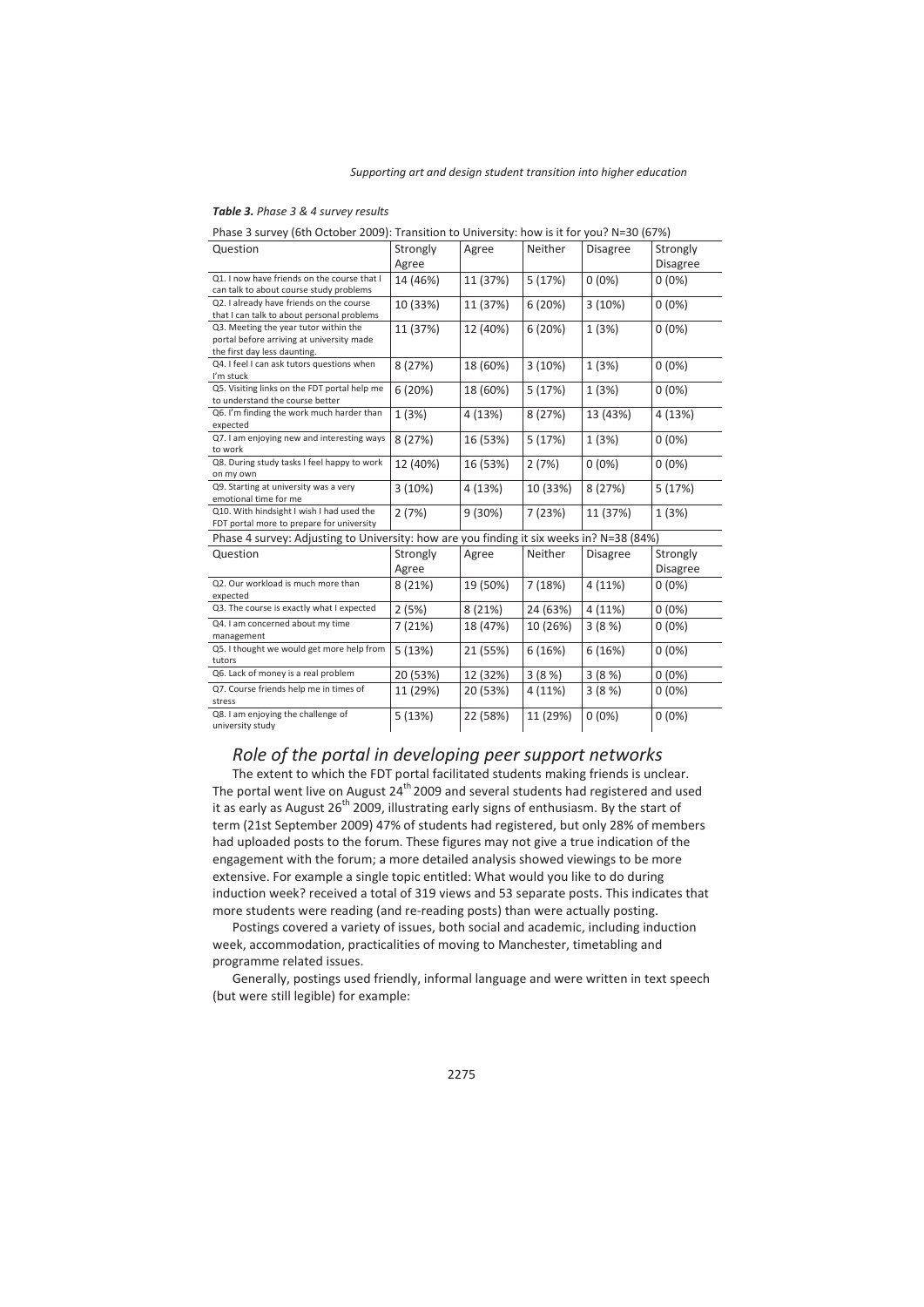So excited bout sat guys!! Woop Woop. Arriving at 3 @ Wilmslow Park. Anyone else??? Cant wait to meet you all guys.

Users clearly felt that the forum provided a safe and friendly environment and were comfortable enough to use informal language in their postings. It was also apparent that, as intended, the portal was enabling some of the students to make friends and begin to interact socially before arriving at university.

Deployment of a third year student mentor to facilitate the forum (Issue 2) initially appeared to be ineffective as their first post received only 3 replies. However, closer analysis revealed that the post was actually viewed 108 times, suggesting that although interested, new students were reluctant to engage in discussion. As the focus groups in phase 1 had suggested that the experience of current students would be of interest to incoming students this was surprising. The reasons for this are unclear but it is notable that the mentor had no previous experience of this role and on at least one occasion took 6 days to reply to a question. With hindsight the mentor may have needed greater support and advice on how to facilitate the forum.

### *Impact on emotions and expectations*

After two weeks study, the students seem generally unaware of any emotional impact of coming to university with just 13% considering it an emotional time (Table 2, Phase 3, Q9). However, the phase 4 survey (6 weeks into the course) shows a rise in reported negative emotions and a general decline in positive emotions compared to the phase 2 survey (cf. Figure 1 with Figure 4). Of particular note is a big rise (1% to 30%) in the number of students reporting feelings of stress. This is not a surprising finding as there is a growing belief that becoming a university student is essentially an emotional process (Christie et al. 2008).

Closer inspection of responses to the phase 3 and 4 surveys indicates a divergence in student's expectations and their experiences between the surveys. After the phase 3 survey the course appears to be in line with student expectations. Only 16% report that workloads are higher than expected (Table 2, Phase 3, Q6), 80% are enjoying new and interesting ways of working (Table 2, Phase 3, Q7) and 93% are happy to work independently (Table 2, Phase 3, Q8). However, six weeks into the course, despite 72% reporting that they are enjoying the challenge of university study (Table 2, Phase 4, Q9), 72% are experiencing higher than expected workloads (Table 2, Phase 4, Q2), 68% have concerns about their time management (Table 2, Phase 4, Q4), 68% anticipated more help from tutors (Table 2, Phase 4, Q6) and only 26% are finding the course to be exactly as expected (Table 2, Phase 4, Q3). Furthermore, 85% of students are experiencing financial pressure at this point (Table 2, Phase 4, Q7). It would appear that the realities of studying on the course (i.e. a developing miss-match between expectation and experience) combined with mounting financial pressure are leading to increased stress for the students and an erosion of positive emotions.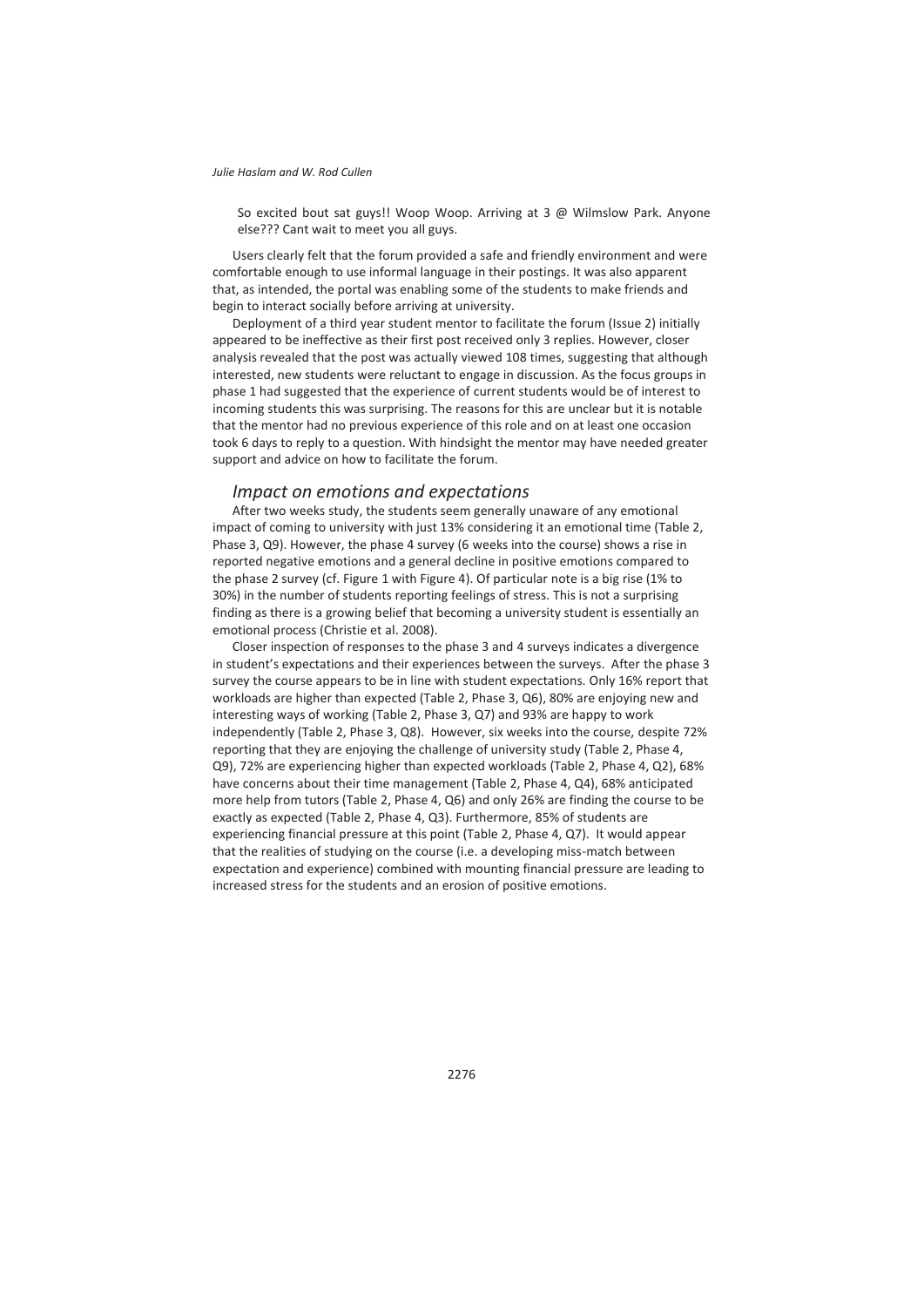

*Figure 84. Phase 4 Survey Q1: Level 4 student's feelings about coming to university after 6 weeks of study* 

This observation raises concerns as research findings from Brissette et al. 2002 and Johnson 1994 found that high levels of stress are strongly associated with early departure from higher education. However, the same research suggests that optimism influences improved psychological well being and aids in better adjustment as a result of coping strategies used during times of stress. Despite the high number of students reporting feelings of negativity and high stress levels an equally high level of responders reported still being optimistic about their study (Figure 4).

### *Role of the portal in managing expectations*

It was hoped that the FDT portal would be useful in managing student expectations and help them to understand the requirement of their course. Interestingly, the phase 3 survey elicited mixed responses about the students' use of the portal to prepare for university. 80% said that visiting links on the portal had helped them to understand the course better (Table 2, Phase 3, Q5). However, while 38% of respondents indicated that they wished that they had used the portal more to prepare, 41% disagreed and 21% reported being unsure (Table 2, Phase 3, Q10). According to findings within the Higher Education Academy report (2006), support provision is not always utilized to its full advantage. The students who most need it are not necessarily the ones that will use it. Furthermore, some literature suggests that characteristically, students at this stage of their development tend to overestimate their knowledge, abilities and understanding (Drew 1998). Consequently, students so early into their study may not recognise the value of a support facility such as the FDT portal and are consequently still surprised by the realities of study at HE level.

### *Engagement with tutors*

An important aspect of Art and Design led courses is the fact that students depend upon the guidance of their tutors, which is particularly important given the ambiguous nature of Art and Design pedagogy (Ewings 2008). Developing effective working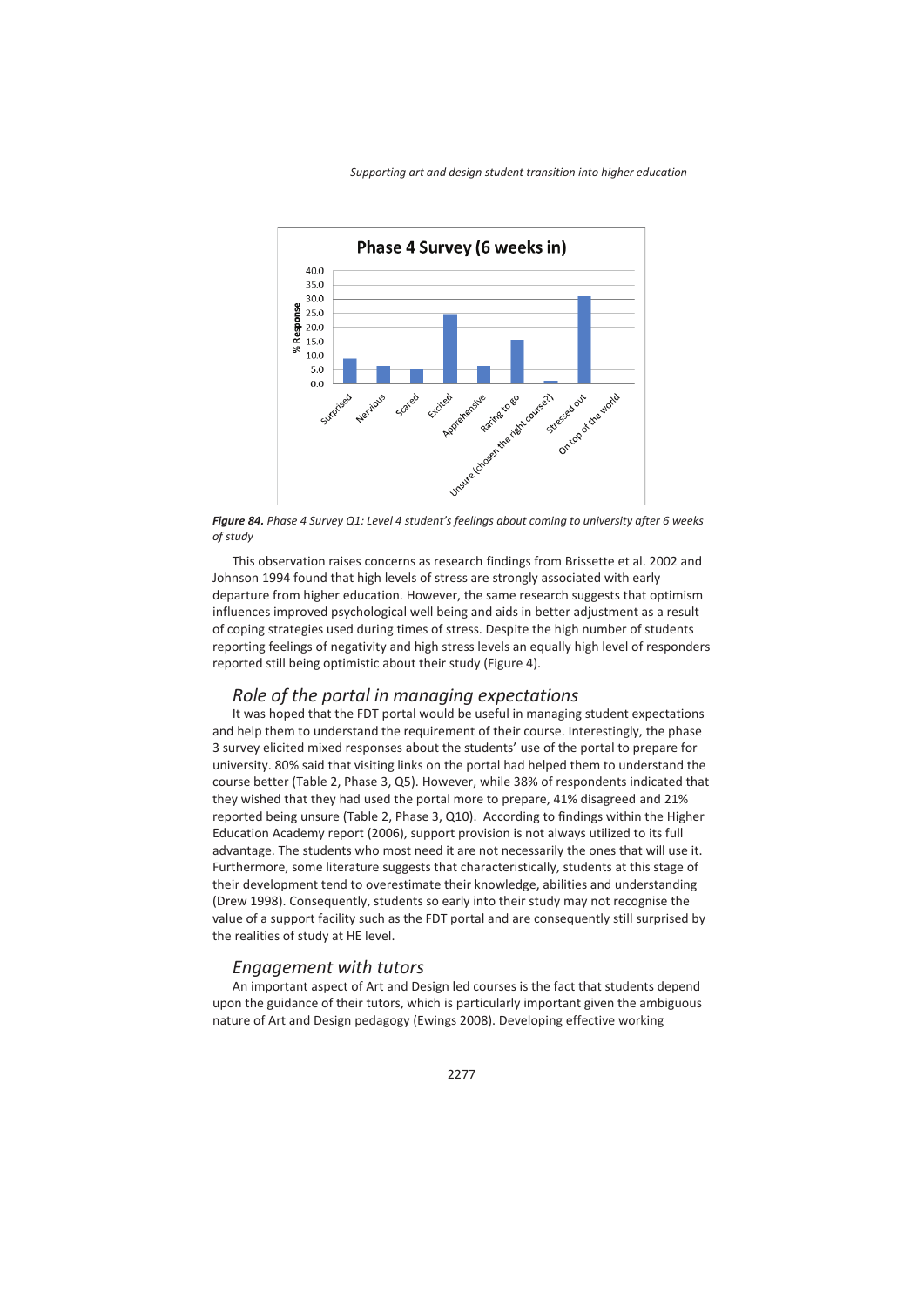relationships between students and their tutors is therefore essential. After two weeks 77% of students report that meeting the year tutor via the portal made the first day less daunting (Table 2, Phase 3, Q3) and 77% felt that they could ask tutors questions when they were stuck (Table 2, Phase 3, Q4). However, after 6 weeks 68% expected to receive more help from tutors (Table 2, Phase 4, Q6). Although good tutor/student relationships had been established this provides further evidence that some students were unprepared for the levels of autonomy expected of them at HE level. Further analysis reiterates this thinking; at six weeks into the course attendance was found to be 17% lower than for the previous year's cohort (2008/09). This was evident despite significant additional early support being available on the FDT portal.

# **Phase 5: summative evaluation of the student transition**

51% of the cohort completed the final questionnaire survey. 83% of respondents confirmed receipt of an invitation to visit the FDT portal and 57% reported that they used it in preparation for coming to university. Unfortunately, 17% of students indicated that they either did not receive, or were unsure if they had received, an invitation. Some non-users of the portal reported struggling to gain access and not understanding how to use it and feeling disadvantaged by this. Evidently some work is required on the administration to ensure that all the students receive an invitation and that these include clear instructions on the use of the portal.

Those students who did use the portal reported that it had helped them to get to know other students and to realise that others had the same feelings and concerns about starting at university. Furthermore, being able to see work from current students was reassuring to them:

Viewing current students work and the chat room to at least see some of the other students who would be on my course, even if I didn't actually have the courage to speak to them yet.

The opportunity to interact with the year tutor was also valued by users of the portal:

The portal was very helpful as Julie [level 4 year tutor] was willing to answer all our queries concerning the course.

Analysis of the site activity log showed that use of the portal continued after the initial induction week throughout the first term. Reponses to open questions suggest that this aided the development of students study skills and awareness of course expectations and closed question responses revealed that:

92% agreed they knew what would be expected of them in terms of attendance. 88% agreed they knew how to follow timetables.

76% agreed when asked if they understood the various teaching methods used to deliver the course.

96% agreed in knowing how to make the most out of taught sessions.

Poor attendance was however a feature of the rest of the term down from 83% for the 2008/09 cohort to 66% in 2009/10. Given the link between low attendance (and poor general time management skills) and the likelihood of withdrawal from study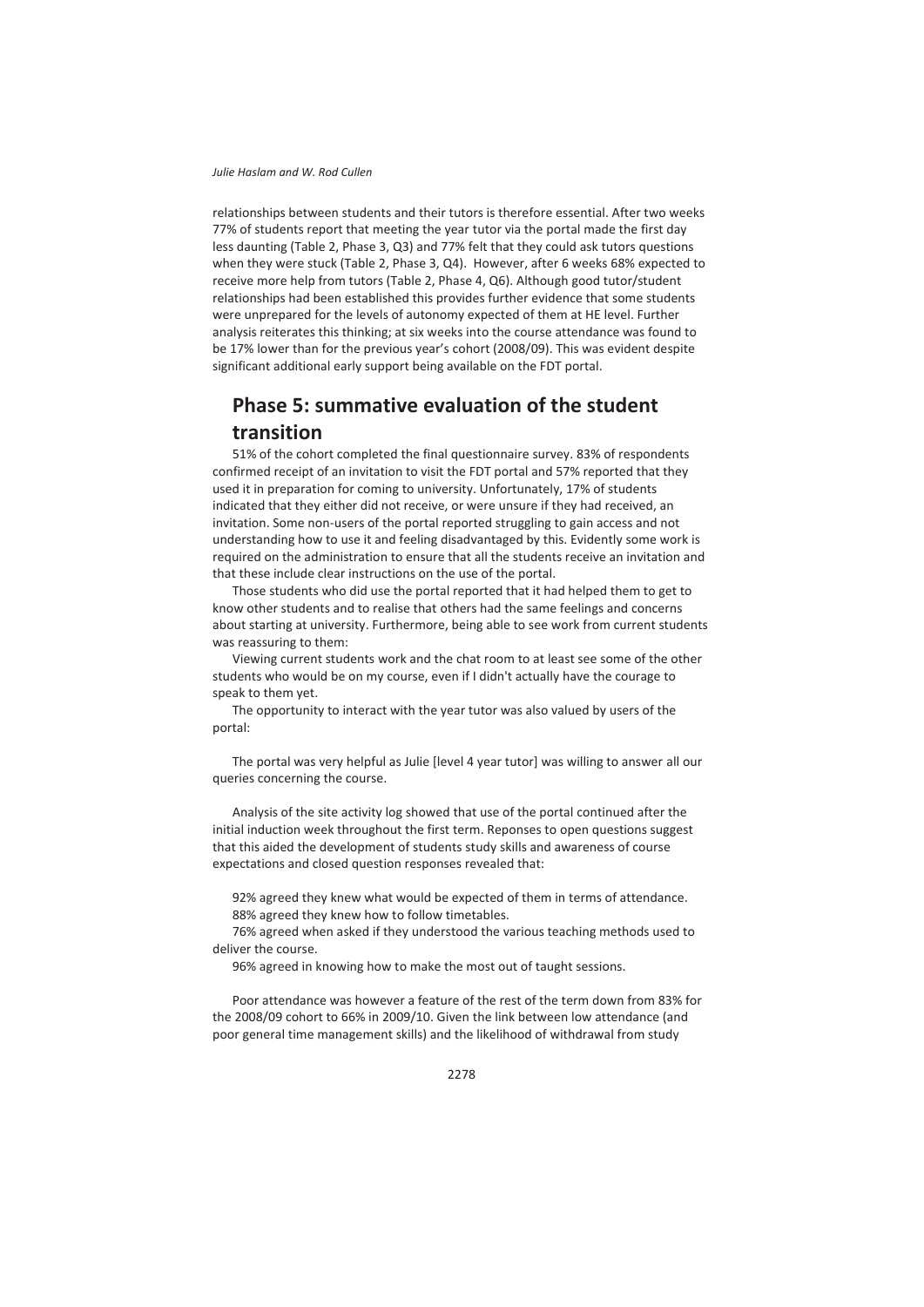(Johnson 1994 Fitzgibbon and Prior 2003) this was concerning and suggests that the implementation of the FDT portal has not impacted positively upon student engagement or autonomy. However, by the end of the first term retention on the programme was 100%. Based on the evaluation findings it is suggested that the FDT portal has facilitated the development of support networks and valuable coping mechanisms, relatively quickly. In this respect the induction process appears to have worked effectively in buffering the highly stressful and emotional process of transition to university at least during the first term. The final retention rate for the academic year was 77%, slightly up from 75% in 2008/09. Although this is a slight improvement there is still a need to improve retention and further investigation of the withdrawal themes and the student experience during the second term is now required.

### *Conclusions*

 A key finding of this project is that student expectations and experiences of university life appear to diverge at some point between two weeks and six weeks into their first term. The causes of this are undoubtedly multi-faceted. A significant emotional shift occurred over this period as feelings of optimism and excitement faded and levels of stress increased and despite best efforts in managing expectations, explaining approaches to teaching, learning and assessment and providing examples of work via the portal, many students were still unprepared for the levels of independence and autonomy expected of them. This seems to have directly impacted upon engagement and attendance.

The key transitional student interest is making new friends. The FDT portal facilitated development of social and academic support networks that have mitigated emotional and expectation issues and appears to have impacted positively on overall retention to the programme.

Future developments to the FDT portal and induction process must aim to build on the emotional wellbeing and optimism that is prevalent in new students. To do this, mechanisms must be put in place providing emotional support for students when they are at their most vulnerable (between 2 weeks and 6 weeks into the course). Furthermore, we must recognise that current approaches do not prepare students for the independent and autonomous learning expected of them. Simply explaining what is expected is not effective and we need to revisit our current approaches to learning skills development.

*Acknowledgements: Thank you to all students who participated in the study.* 

## **References**

- Austerlitz, Noam. 2007. "The internal point of view: studying design students emotional experience in the studio via phenomenography and ethnography". *Art, Design & Communications in Higher Education* 5(3): 165-177.
- Austerlitz, Noam. 2008. Introduction to *Exploring the unspoken dimension of learning and teaching in creative subjects,* by Noam Austerlitz, 17-34. London: The Centre for Learning and Teaching in Art and Design.
- Austerlitz, Noam, Blythman, Margo, Grove-White, Annie, Jones, Barbara A., Jones, Carol A., Morgan, Sally, Orr, Susan, Shreeve, Alison, and Vaughan, Suzi. 2008. *The student experience in art and design higher education: drivers for change GLAD Group for*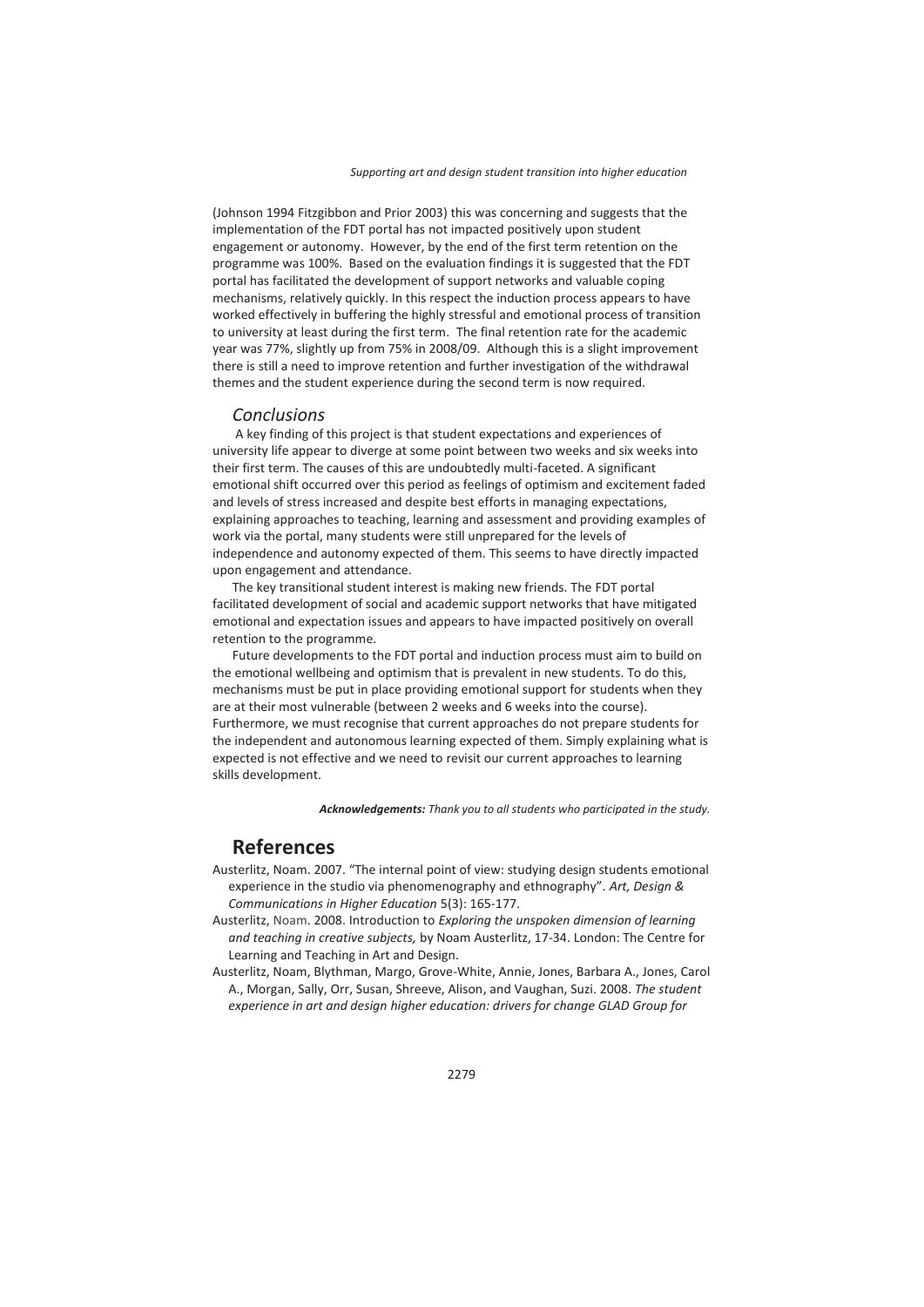*Learning in Art and Design*. Edited by Linda Drew, 125-148 Cambridge: Jill Rogers Associates Limited.

Charlton, John P., Barrow, Corinne, and Hornby-Atkinson, Pat. 2006. "Attempting to predict withdrawal from higher education using demographic, psychological and educational measures". *Research in Post-Compulsory Education* 11(1): 31-47.

Christie, Hazel, Tett, Lyn, Cree, Vivenne, Hounsell, Jenny, and McCune, Velda. 2008. "A real rollercoaster of confidence and emotions: learning to be a university student". *Studies in Higher Education,* 5(5): 567-581.

Corbin, Juliet, and Strauss, Anselm. 2008. *Basics of qualitative research: techniques and procedures for developing grounded theory*. California: Sage Publications Inc.

Drew, Sue. 1998. "Student perceptions of their learning outcomes." *Teaching in Higher Education* 3(2): 197-217.

Ewings, Ken. 2008. *Unspoken Interactions: exploring the unspoken dimension of learning and teaching in creative subjects*. Edited by Noam Austerlitz, 209-223. London: The centre for Learning and Teaching in Art and Design (cltad).

Fitzgibbon, Karen, and Prior, Julie. 2003. "Students early experiences and university interventions: a timeline to aid undergraduate student retention." *Widening Participation and Lifelong Learning* 8(3): 17-27.

Hamshire, Claire, and Cullen, William, R. 2010. *Supporting the First Year Experience though the use of learning technologies*. Edited by Anagnostopoulou Kyriaki and Parmar Deeba. United Kingdom: Middlesex University.

Jackson, Lynne M., Pancer, Mark S., Pratt, Michael W. and Hunsberger, Bruce E. 2000. "Great expectations: the relationship between expectations and adjustment during the transition to university". *Journal of Applied Social Psychology* 30(10) 2100-2125.

Johnson, Burke, and Turner, Lisa A. 2003. *Handbook of mixed methods in social and behavioural research.* Edited by Abbas Tashakkori and Charles Teddlie. California: Sage Publications Inc.

Johnston, Genevieve M. 1994. "Undergraduate student attrition: a comparison of the characteristics of students who withdraw and students who persist". *Journal of Further and Higher Education* 27(1): 53-76.

Lowe, Houston, and Cook, Anthony. 2003. "Mind the gap: are students prepared for higher education?". *Journal of Further and Higher Education* 27(1): 53-76.

National Audit Office. 2007. *Staying the course: the retention of students in higher education*. Accessed 27 January 2013. Available from

http://www.nao.org.uk/publications/0607/student retention in higher ed.aspx

Peterson, Christine. 2003. "Bringing ADDIE to life: instructional design at its best". *Journal of Educational Multimedia and Hypermedia* 12(3): 227-241.

Shock Absorber Project. 2007. *The first year shock absorber: a project to support and retain the first year learner*. Accessed 27 January 2013. Available from http://www.shockabsorber.mmu.ac.uk/index.php

(SIT) Student Induction and Transition. 2009. *MMU Student Induction and Transition Project: framework for the management of student transition and induction*. Accessed 27 January 2013. Available from

http://www.celt.mmu.ac.uk/induction/Framework for the Management of Stude nt Transition and Induction final 20 07 09.pdf

The Higher Education Academy. 2006. *The first year experience: a review of literature for The Higher Education Academy*. Accessed 27 January 2013. Available from http://www.heacademy.ac.uk/assets/documents/archive/first\_year\_experience\_full \_report.pdf